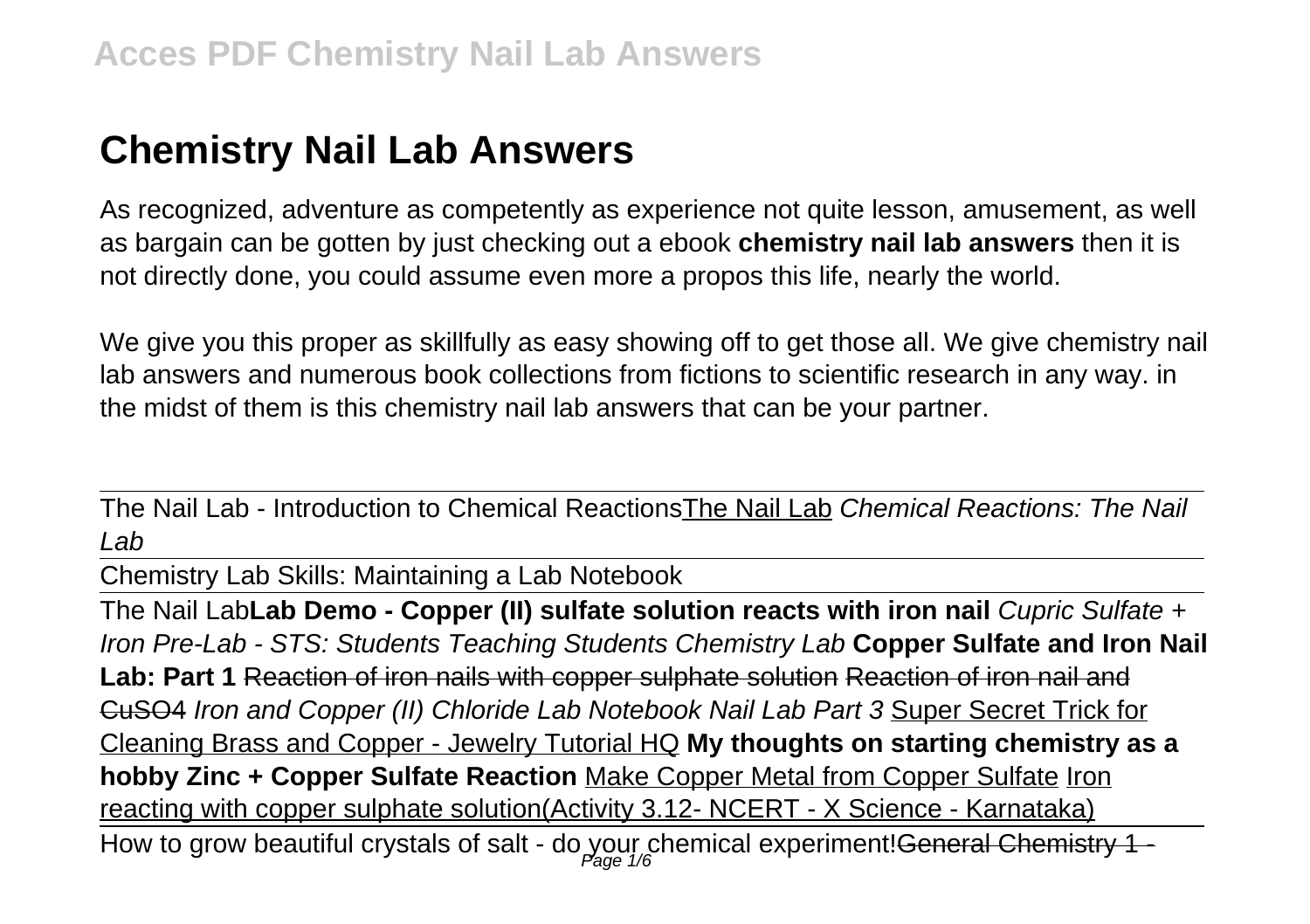Atoms, Molecules and Ions | STEM Make Your Own Litmus Paper at home, by Smrithi. Displacement of Copper by Iron Iron nail and copper sulfate **Timelapse of Iron Nail in Copper(II) Chloride** Reaction Between Iron and Copper (II) Chloride Experiment #3: Stoichiometric Equations and Graphing - SMU Chemistry Salon Infection Control | How To Properly Sanitize \u0026 Disinfect Nails Implements Rusting - Iron + water + oxygen = iron oxide Potions Class | Harry Potter and the Half-Blood Prince Reaction of Iron Nails with Copper Sulphate Solution in Water - MeitY OLabs Pre-Health Science (London) Chemistry Nail Lab Answers

Chemistry Conclusion Answers€Unit 7 Nail Lab Chemistry Conclusion Answers€1. Treat as poisonous. Copper chloride is toxic. 2. An aqueous soln is one in water, like the copper chloride in this lab. 3. Precipitate is copper. Solution is iron (II) chloride.€Iron Nails Copper Chloride Chemistry Lab ... - Yahoo

#### Chemistry Nail Lab Answers - Under Book

Mass nails after reaction 3.46 g Mass 250 ml beaker + dry copper 116.25 g 1. Determine the mass of copper produced and the mass of iron used during the reaction. 2. Calculate the moles of copper and moles of iron involved in this reaction. Copper: 2.4 g x 1mol/63.55g = .04 mol Cu Iron: 2.13 g x 1mol/55.85g = .038 mol Fe 3. Determine the ratio of moles Cu / moles Fe.

Mass nails after reaction 346 g Mass 250 ml beaker dry ...

Day 1 (Tues or Wed) 1. Label, then mass a plastic cup provided by the instructor. 2. Obtain a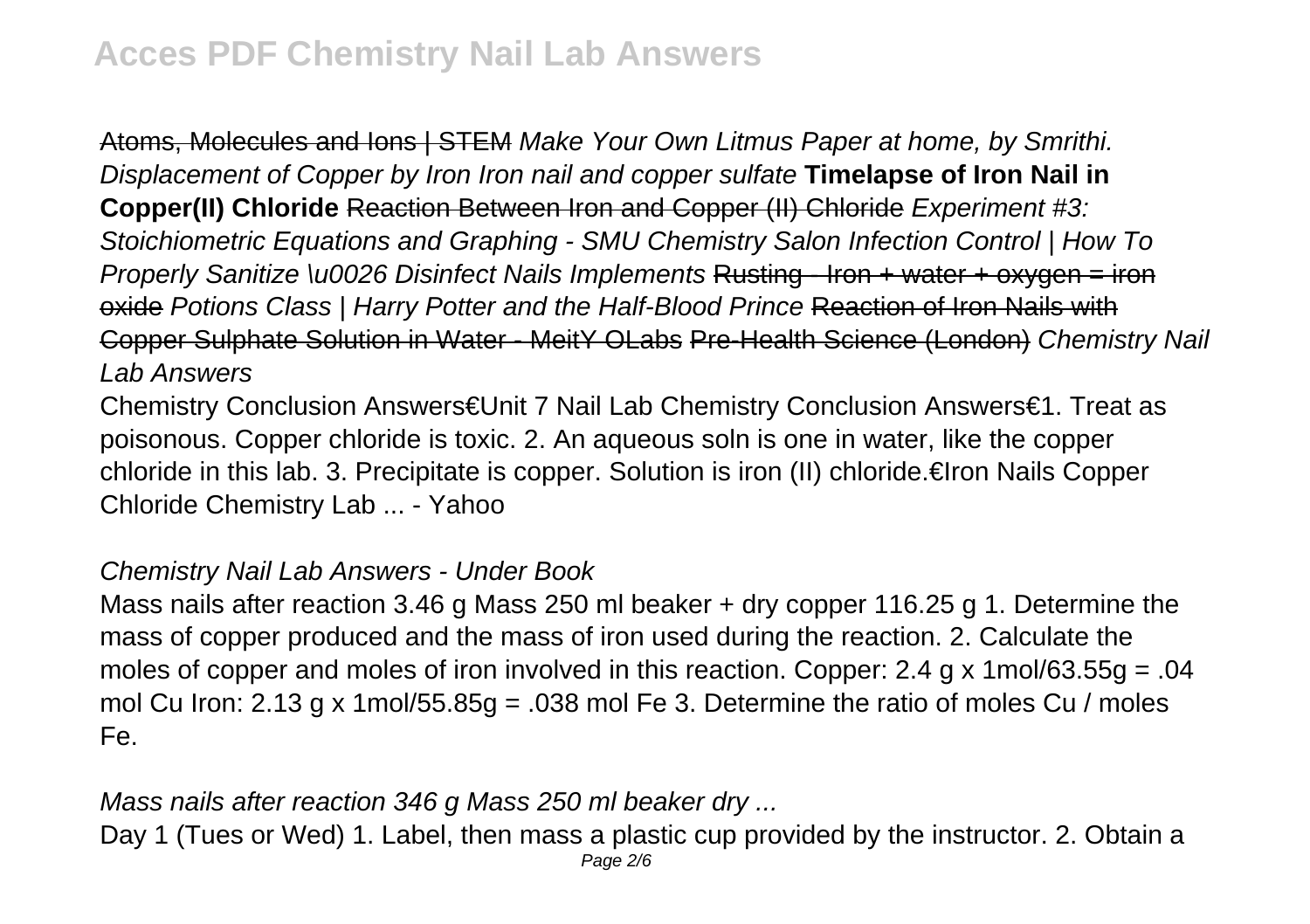sample of copper(II) chloride from the instructor. Add the sample to the cup. Measure the mass of the cup and the copper(II) chloride sample. Make sure the mass of the sample is between about 5.0 and 8.5 g. 3.

#### Date Pd Chemistry Unit 7 Nail Lab

Chemistry Nail Lab Conclusion Answers - Maharashtra€Get Free Unit 7 Nail Lab Chemistry Conclusion Answers this lab was to observe the amount copper produced and iron used in a reaction and then produce the ratio of the copper atoms to the iron atoms. Materials: 1. Electronic balance 2. 250 ml beaker 3. 100 ml Chemistry Nail Lab Answers -

#### Unit 7 Nail Lab Chemistry Conclusion Answers | calendar ...

Title: Chemistry Nail Lab Answers Author: wiki.ctsnet.org-Paul Strauss-2020-09-13-00-44-46 Subject: Chemistry Nail Lab Answers Keywords: Chemistry Nail Lab Answers,Download Chemistry Nail Lab Answers,Free download Chemistry Nail Lab Answers,Chemistry Nail Lab Answers PDF Ebooks, Read Chemistry Nail Lab Answers PDF Books,Chemistry Nail Lab Answers PDF Ebooks,Free Ebook Chemistry Nail Lab ...

#### Chemistry Nail Lab Answers

Acces PDF Chemistry Nail Lab Conclusion Answers It must be good fine like knowing the chemistry nail lab conclusion answers in this website. This is one of the books that many people looking for. In the past, many people ask very nearly this compilation as their favourite lp to retrieve and collect. And now, we present hat you compulsion quickly.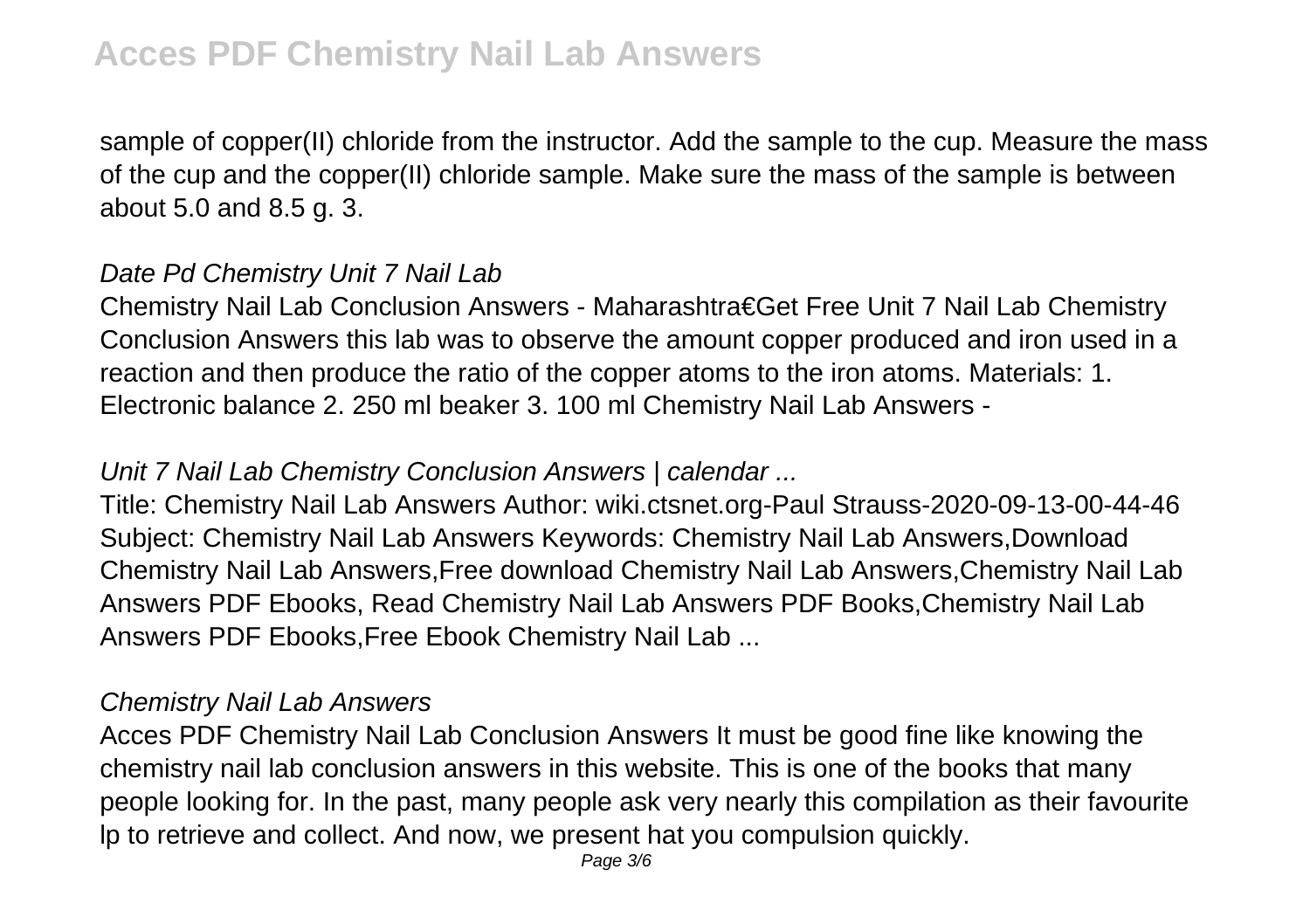#### Chemistry Nail Lab Conclusion Answers

Favorite Answer. 1. Treat as poisonous. Copper chloride is toxic. 2. An aqueous soln is one in water, like the copper chloride in this lab. 3. Precipitate is copper. Solution is iron (II) chloride.

# Iron Nails Copper Chloride Chemistry Lab ... - Yahoo Answers

Title: Chemistry Nail Lab Answers Author: *ii* 1/2 Juliane Freud Subiect: *ii* 1/2 L'<sub>2</sub> Demistry Nail Lab Answers Keywords: Chemistry Nail Lab Answers,Download Chemistry Nail Lab Answers,Free download Chemistry Nail Lab Answers,Chemistry Nail Lab Answers PDF Ebooks, Read Chemistry Nail Lab Answers PDF Books,Chemistry Nail Lab Answers PDF Ebooks,Free Ebook Chemistry Nail Lab Answers, Free PDF ...

#### Chemistry Nail Lab Answers - media.ctsnet.org

Favourite answer. 1.) The reaction stopped because it met equillibrium Your reactant in this experiment would have been your Fe+ nails and CuCl2 reacting together to form Cu+ FeCl. I know this...

#### I have questions about Chemistry? | Yahoo Answers

Get Free Chemistry Nail Lab Conclusion Answers Earth Science with Lab – Easy Peasy All-in-One High School Answers. Activity 1. 1. Beakers and conical flasks. 2. Measuring cylinder. 3. Using a balance. 4. Goggles and fume hood. KCSE Form 1 Chemistry Notes Introduction to chemistry. Chemistry is a branch of Science. Science is basically Page 7/30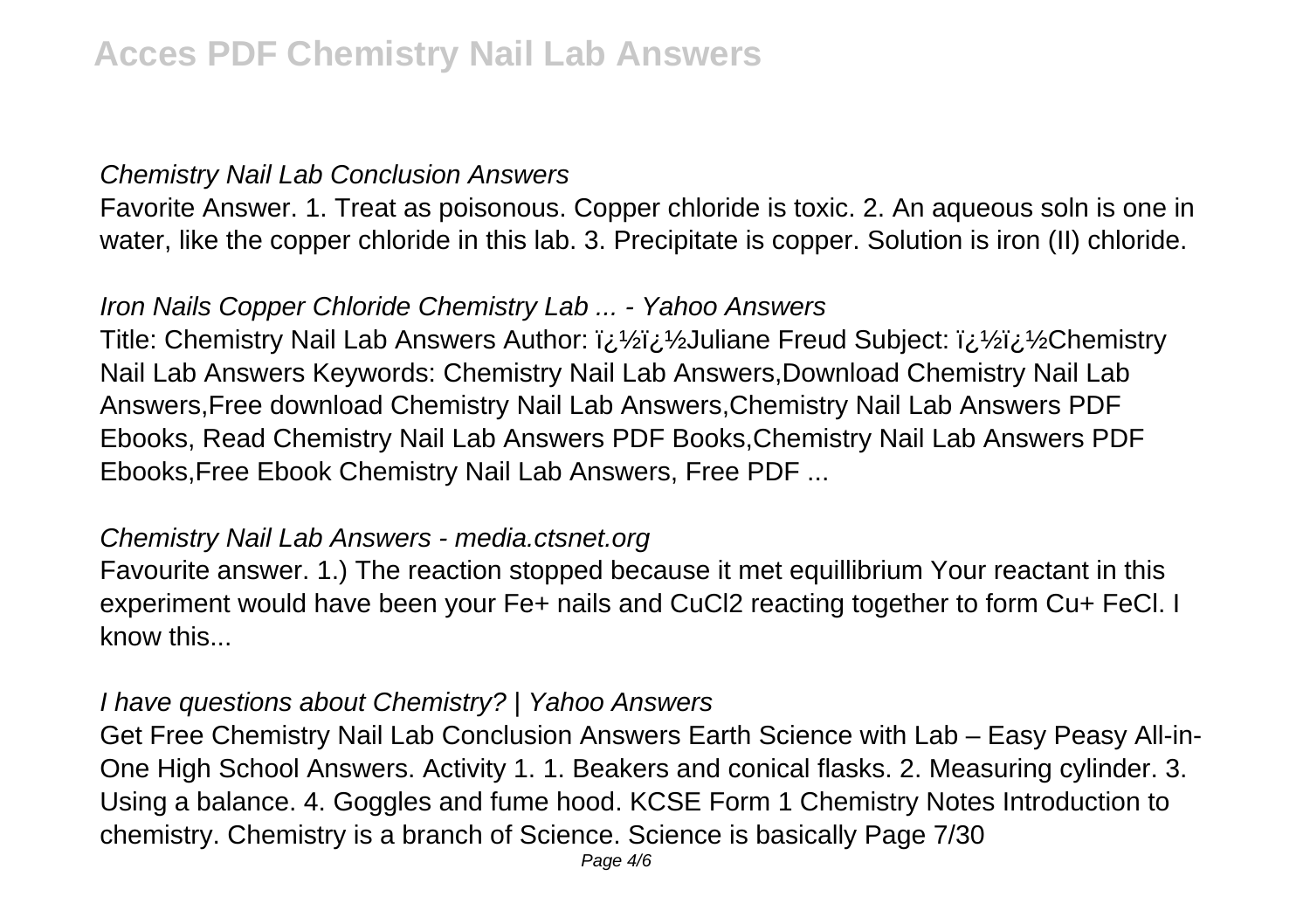# Chemistry Nail Lab Conclusion Answers

Title: Chemistry Nail Lab Conclusion Answers Author: gallery.ctsnet.org-Michael Reinhard-2020-09-06-13-17-09 Subject: Chemistry Nail Lab Conclusion Answers

# Chemistry Nail Lab Conclusion Answers

Apparatus and Materials: Refer to the reaction of iron nails with a copper solution assignment in Module 3, Section assignment 3.4 Part F of the Chemistry 11 course. I was unable to do this experiment because I do not have access to an appropriate facility that is designed for chemistry experiments, appropriate safety equipment, or a qualified …show more content…

#### The Reaction of Iron Nails with a Copper Solution Essay ...

This video shows the setup of the long term reaction of CuCl2 and an iron nail. www.dlt.ncssm.edu Please attribute this work as being created by the North Ca...

# Copper Sulfate and Iron Nail Lab: Part 1 - YouTube

They carried on the full no-rounded answer from the previous step and 2 is an exact number so it will not affect anything later on. 3) Convert moles of electrons to Coulombs of charge: 3.147326 mol  $e^{-*}$  96,485.309 C/mol = 3.0367 x 105 C No mistakes. These guys are still good. The final answer has 5 SF, even though the C/mol had 8Sf. We

# Chemistry Pretet 3.4 Lab Portion Only Don't forget to